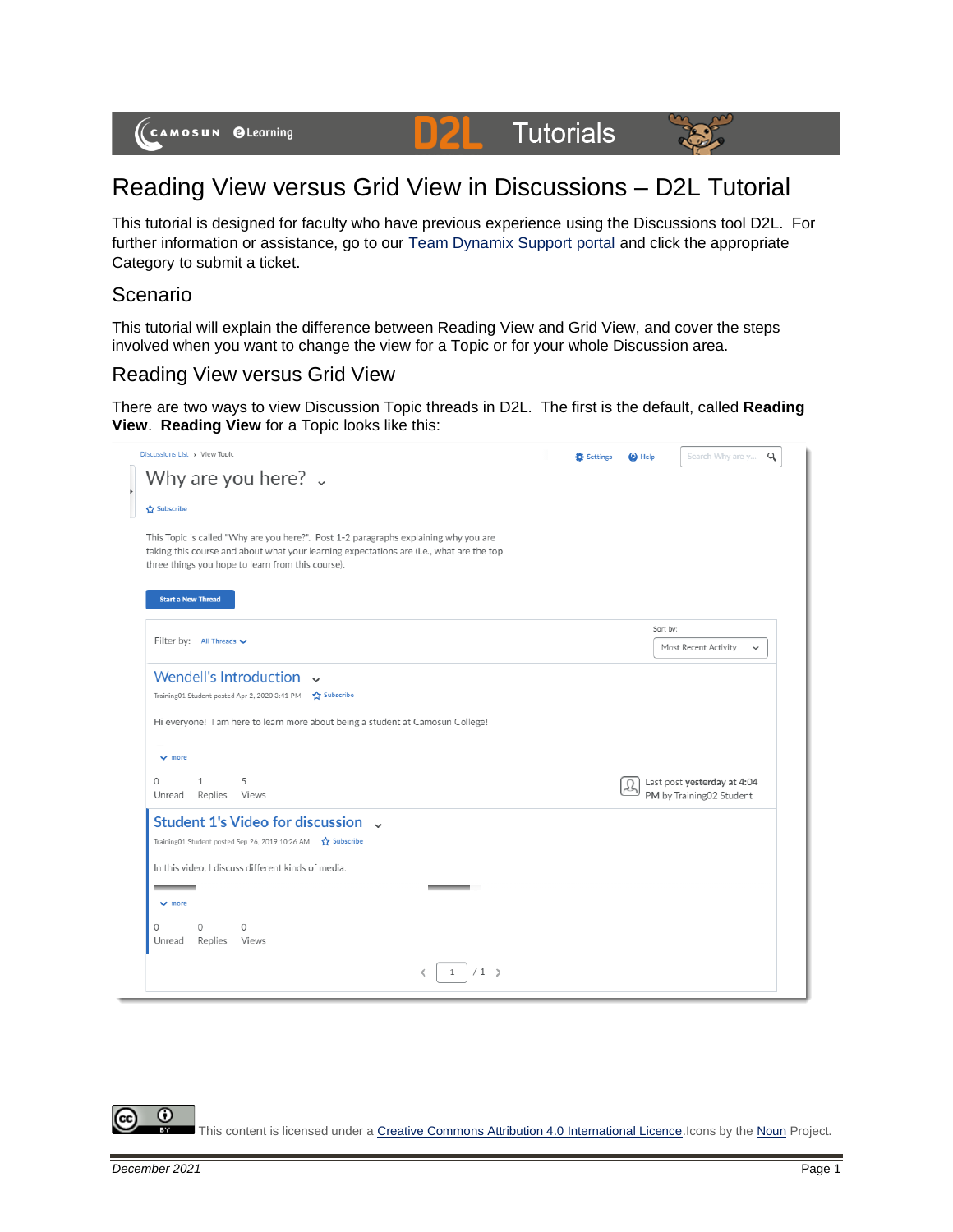The second view is **Grid View**, and it looks like this (for the same Topic we showed for **Reading View**):

|              | <b>Start a New Thread</b><br>Subscribe to Topic |                    | Refresh  | Mark All Read<br>More Actions $\vee$                                                                                    | View:<br>Threaded  | Apply<br>$\checkmark$          |
|--------------|-------------------------------------------------|--------------------|----------|-------------------------------------------------------------------------------------------------------------------------|--------------------|--------------------------------|
| Search For   |                                                 |                    | $\alpha$ | <b>Show Search Options</b>                                                                                              |                    |                                |
|              | 96 Mark Unread<br>Þ                             | <b>Delete</b><br>u | ☆        | <b>Print</b><br>Subject                                                                                                 | Authored By        | Date                           |
|              | Þ                                               |                    | ☆        | Student 1's Video for discussion                                                                                        | Training01 Student | Sep 26, 2019 10:26 AM          |
|              | P                                               | u                  | ☆        | Wendell's Introduction                                                                                                  | Training01 Student | Apr 2, 2020 3:41 PM            |
|              | p                                               |                    | ☆        | Wendell's Introduction                                                                                                  | Training02 Student | Oct 5, 2020 4:04 PM            |
|              |                                                 |                    |          |                                                                                                                         |                    | 20 per page $\vee$             |
| <b>Reply</b> |                                                 | <b>Edit Post</b>   |          | More Actions V<br>Wendell's Introduction                                                                                |                    | Open in a New Window<br>> Next |
| Attachments: |                                                 |                    |          | Training01 Student Apr 2, 2020 3:41 PM<br>$\triangleq$ Subscribe<br>SubscribingToDiscussions-August2018.pdf (694.01 KB) |                    |                                |

Note that in **Grid View**, you can pull the centre gray bar up and down to expand/shrink the two panels.

Now we will look at the two ways you can access **Grid View** (or change between **Reading View** and **Grid View**) to help you better navigate Discussions. You can either look at an individual Topic in Grid View temporarily, or change the view in your Discussions area more permanently.

 $\odot$ This content is licensed under [a Creative Commons Attribution 4.0 International Licence.I](https://creativecommons.org/licenses/by/4.0/)cons by th[e Noun](https://creativecommons.org/website-icons/) Project.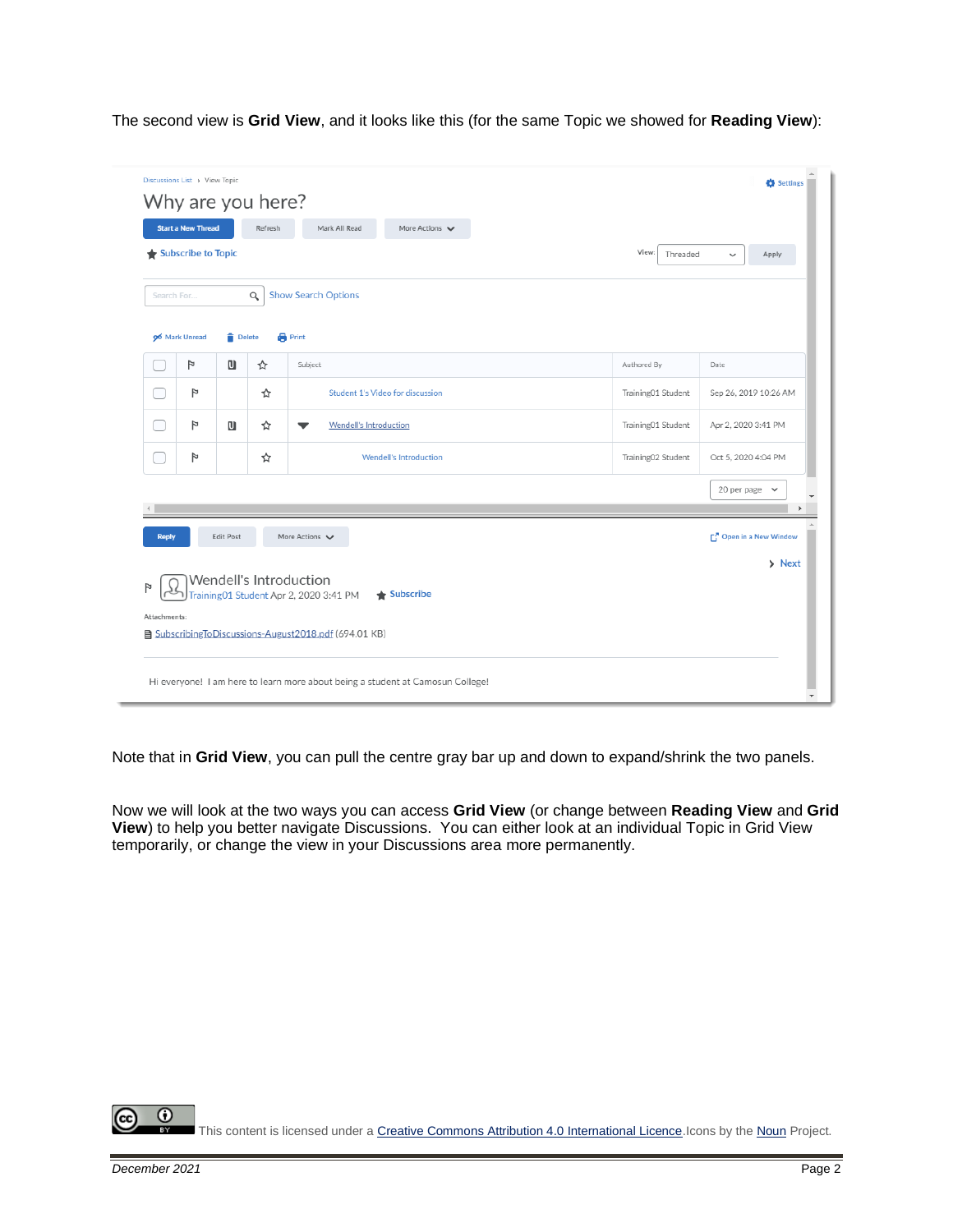Steps for viewing an individual Topic in Grid View (temporary)

- 1. Go to the **Discussions** tool in your course.
- 2. Click the down-arrow next to the title of the **Topic** you wish to view and select **View Topic in Grid View**. Note that next time you go back to this Topic, you will need to select this again – it will NOT become the default view for the Topic.

| Discussions List > View Topic                                                                              |                              |              |  |  |  |  |  |
|------------------------------------------------------------------------------------------------------------|------------------------------|--------------|--|--|--|--|--|
| <b>Open Discussion Topis</b>                                                                               |                              |              |  |  |  |  |  |
| Ŷ<br>Includes assessment.                                                                                  | View Topic in Grid View      |              |  |  |  |  |  |
| Subscribe                                                                                                  | Mark All Threads as Read     |              |  |  |  |  |  |
| This discussion topic is for requesting and provic                                                         |                              | ance         |  |  |  |  |  |
| about this course.                                                                                         | Mark All Threads as Unread   |              |  |  |  |  |  |
| It will also be used to broadcast announcements.                                                           | Edit Topic                   | eLP          |  |  |  |  |  |
| of interest, share tidbits, and just generally shoot<br>Feel free to contribute to an existing thread belo | Assess Topic                 | <b>MDANC</b> |  |  |  |  |  |
| one by clicking Start a new thread below.                                                                  | <b>View Topic Statistics</b> |              |  |  |  |  |  |
|                                                                                                            | Manage Exemptions            |              |  |  |  |  |  |
| <b>Start a New Thread</b>                                                                                  | Hide Description             |              |  |  |  |  |  |
|                                                                                                            | Delete Topic                 |              |  |  |  |  |  |
| Filter by:<br>All Threads $\vee$                                                                           |                              |              |  |  |  |  |  |

Steps for changing the view for all Topics to Grid View ("permanent")

- 1. Go to the **Discussions** tool in your course.
- 2. Click **Settings** (at the top, right).

| Training Course 03 Course Home My Tools v Collaborate Course Media My Media Edit Course ePortfolio                                                                                                                                              |                                                     |       | $\cdots$                                    |  |
|-------------------------------------------------------------------------------------------------------------------------------------------------------------------------------------------------------------------------------------------------|-----------------------------------------------------|-------|---------------------------------------------|--|
| <b>Discussions</b>                                                                                                                                                                                                                              |                                                     |       | <b>D</b> Settings<br>$\mathbf{\Theta}$ Help |  |
| <b>Discussions List</b><br>Subscriptions<br>Group and Section Restrictions<br><b>Statistics</b>                                                                                                                                                 |                                                     |       |                                             |  |
| More Actions $\vee$<br>New $\vee$                                                                                                                                                                                                               |                                                     |       |                                             |  |
| Filter by: Unread<br>Unapproved                                                                                                                                                                                                                 |                                                     |       | Collapse All Forums<br>٠                    |  |
| Introductions $\sim$                                                                                                                                                                                                                            |                                                     |       |                                             |  |
| Click to expand: 0 Unread Posts (3 total) - 2 topics in Introductions                                                                                                                                                                           | Last post April 30 at 9:10 AM by Training03 Student |       |                                             |  |
| Student Introductions v                                                                                                                                                                                                                         |                                                     |       |                                             |  |
| Topic<br>Why are you here?                                                                                                                                                                                                                      | Threads                                             | Posts | Last Post                                   |  |
| $\sim$<br>This Topic is called "Why are you here?". Post 1-2 paragraphs explaining why you are taking<br>this course and about what your learning expectations are (i.e., what are the top three things<br>you hope to learn from this course). | $\overline{2}$                                      | 3     | Training02 Student<br>vesterday at 4:04 PM  |  |

This content is licensed under [a Creative Commons Attribution 4.0 International Licence.I](https://creativecommons.org/licenses/by/4.0/)cons by th[e Noun](https://creativecommons.org/website-icons/) Project.

 $\odot$